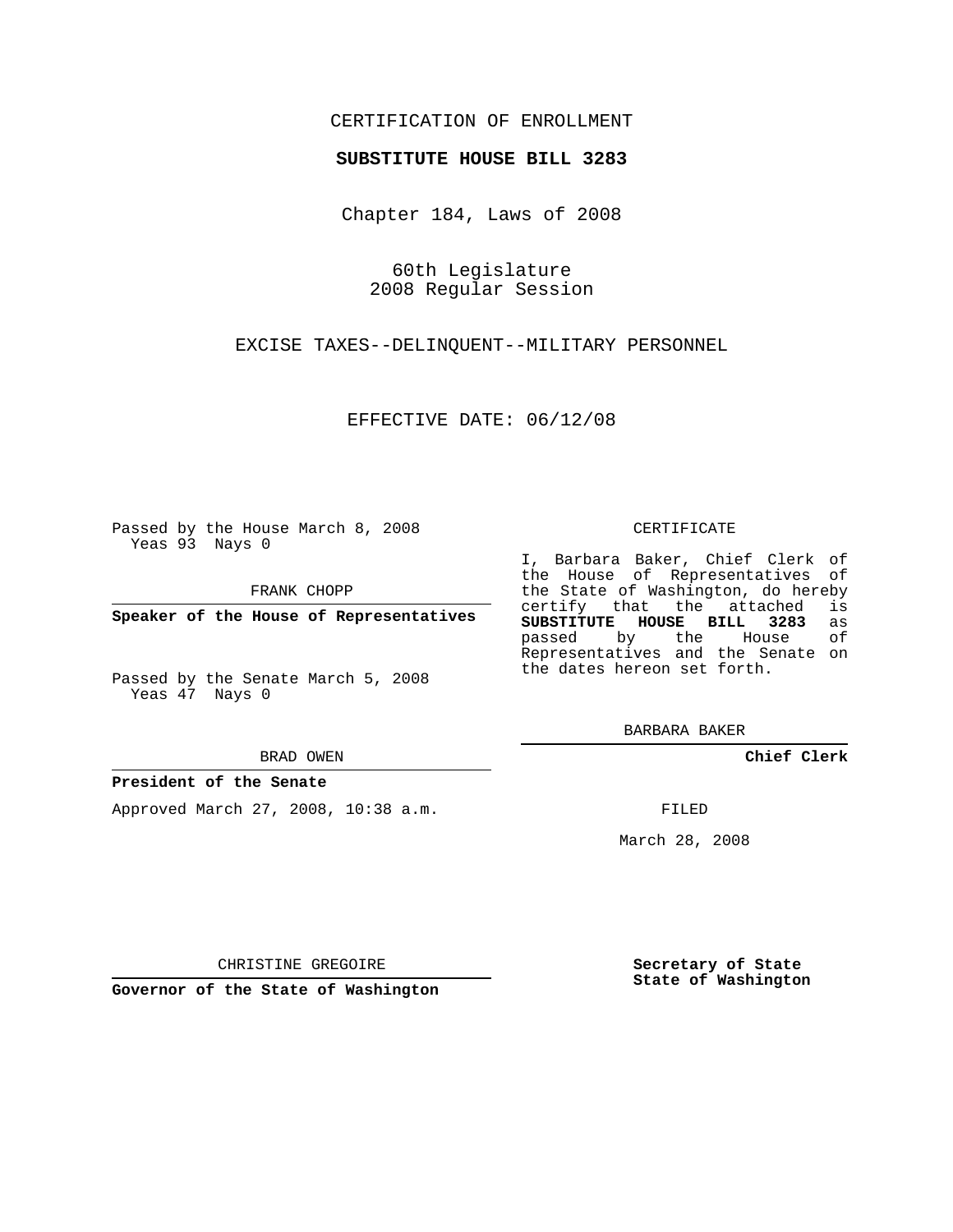# **SUBSTITUTE HOUSE BILL 3283** \_\_\_\_\_\_\_\_\_\_\_\_\_\_\_\_\_\_\_\_\_\_\_\_\_\_\_\_\_\_\_\_\_\_\_\_\_\_\_\_\_\_\_\_\_

\_\_\_\_\_\_\_\_\_\_\_\_\_\_\_\_\_\_\_\_\_\_\_\_\_\_\_\_\_\_\_\_\_\_\_\_\_\_\_\_\_\_\_\_\_

## AS AMENDED BY THE SENATE

Passed Legislature - 2008 Regular Session

## **State of Washington 60th Legislature 2008 Regular Session**

**By** House Finance (originally sponsored by Representatives Herrera, Takko, Orcutt, Hurst, Eddy, Sump, Ericks, Fromhold, McCoy, Hudgins, Kelley, Kessler, Dunn, Ormsby, Linville, Roach, and McCune)

READ FIRST TIME 02/12/08.

 AN ACT Relating to relieving active duty military personnel of interest and penalties on delinquent excise taxes; and adding a new section to chapter 82.32 RCW.

BE IT ENACTED BY THE LEGISLATURE OF THE STATE OF WASHINGTON:

 NEW SECTION. **Sec. 1.** A new section is added to chapter 82.32 RCW to read as follows:

 (1) Subject to the requirements in subsections (2) through (4) of this section, the department shall waive or cancel interest and penalties imposed under this chapter if the interest and penalties are: (a) Imposed during any period of armed conflict; and

 (b) Imposed on a taxpayer where a majority owner of the taxpayer is an individual who is on active duty in the military, and the individual is participating in a conflict and assigned to a duty station outside the territorial boundaries of the United States.

 (2) To receive a waiver or cancellation of interest and penalties under this section, the taxpayer must submit to the department a copy of the individual's deployment orders for deployment outside the territorial boundaries of the United States.